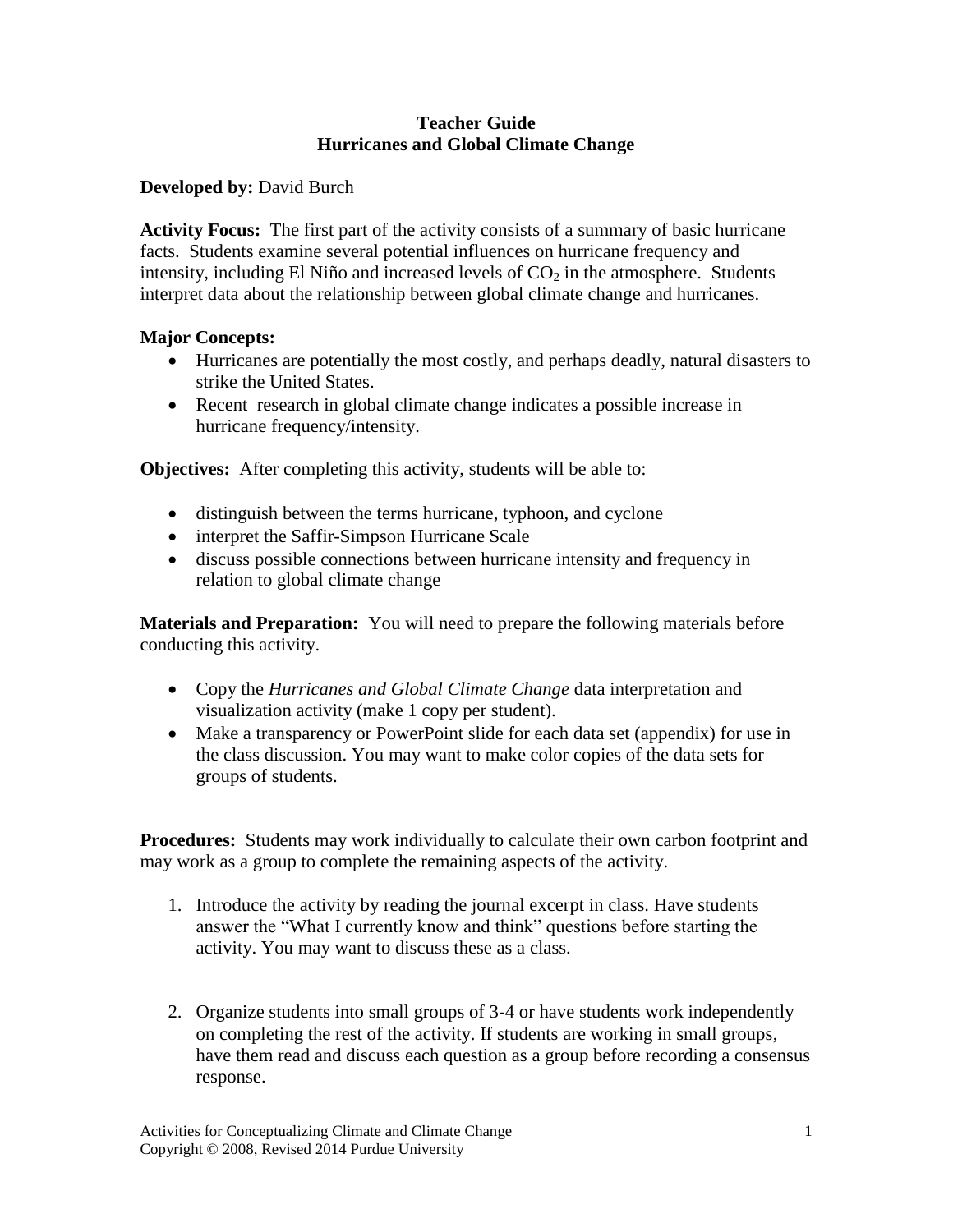- 3. Discuss the activity as a class, asking students to share their responses to the questions.
- 4. Have students reflect on their ideas by re-answering the engage questions writing their responses to the "What I now know and think" questions and have them reflect on their own thinking by completing the "How my ideas and thinking have changed" question.
- 5. Collect student/group responses. Administer assessment item.

**Assessments:** The following assessments may be used as a pre/post activity assessment or as part of a module assessment.

- What types of danger do hurricanes pose?
- What does global climate change have on hurricane frequency and/or intensity?
- How are El Niño and La Niña related to hurricane activity?
- How does the Saffert-Simpson scale measure hurricanes?
- According to some scientific models, what changes in hurricane frequency and intensity may we expect in the future?

**Quiz**: The following quiz may be used as a post-activity assessment.

| 1. The greatest damage done by hurricanes is from<br>A. high winds B. low pressure C. storm surge D. sound                          |  |
|-------------------------------------------------------------------------------------------------------------------------------------|--|
| 2. If ocean surface temperature increases, we may expect _________ hurricanes.<br>A. less B. more C. no D. the same number of       |  |
| 3. The Gulf of Mexico receives more hurricanes during<br>A. El Niño B. La Niña C. Christmas vacation D. Spring Break                |  |
| 4. Hurricane intensity is described by the<br>A. Mohs Scale B. Fujita Scale C. Richter Scale D. Saffert-Simpson Scale               |  |
| 5. Current computer models indicate that hurricane _____ may increase in the future.<br>A. size B. frequency C. intensity D. damage |  |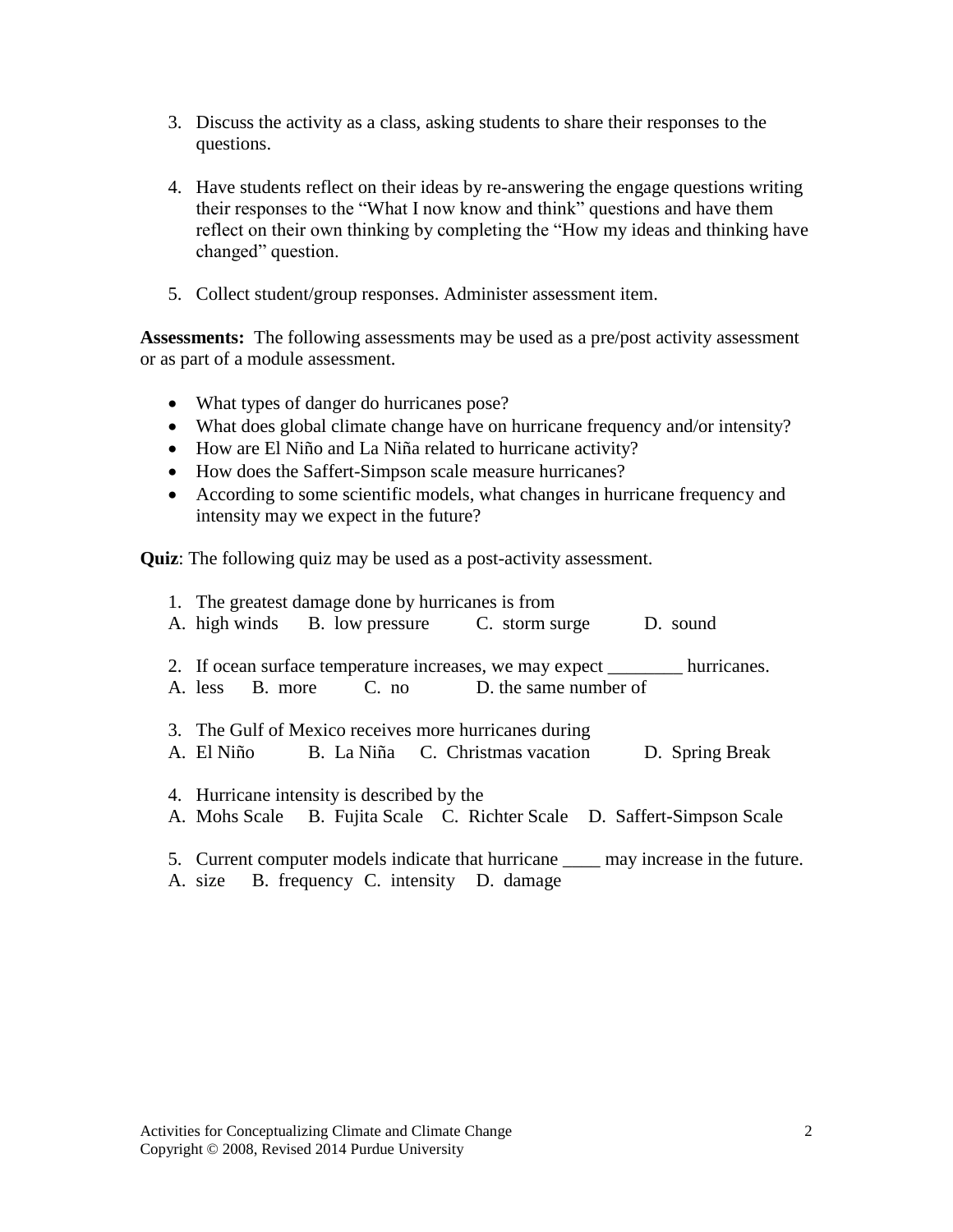### **Bibliography**

Number of Hurricanes and Major Hurricanes <http://www.ncdc.noaa.gov/oa/climate/research/hurricane-climatology.html>

SAFFIR-SIMPSON HURRICANE SCALE img.coxnewsweb.com/C/03/14/31/image\_1531143.jpg <http://www.aoml.noaa.gov/hrd/tcfaq/D1.html>

Atlantic Hurricane Name List, 2007-2012 http://www.nhc.noaa.gov/aboutnames.shtml

1997-1998 El Nino Hurricane Season [http://ww2010.atmos.uiuc.edu/\(Gh\)/guides/mtr/hurr/enso.rxml](http://ww2010.atmos.uiuc.edu/(Gh)/guides/mtr/hurr/enso.rxml)

United States Landfalling Hurricanes, 1901-1920, 1941-1960, 1981-1996 <http://www.ncdc.noaa.gov/oa/climate/severeweather/hurricanes.html#latest>

## COMPARISON OF SIMULATED HURICANE INTENSITIES FOR PRESENT AND FUTURE (HIGH  $CO<sub>2</sub>$ ) CONDITIONS

*"The Current Debate on the Linkage Between Global Warming and Hurricanes"* J. Marshall Shepherd and Thomas Knutson, Geography Compass 1/1 (2007): 1–24 [http://www.blackwell-](http://www.blackwell-compass.com/subject/geography/article_view?article_id=geco_articles_bpl002)

[compass.com/subject/geography/article\\_view?article\\_id=geco\\_articles\\_bpl002](http://www.blackwell-compass.com/subject/geography/article_view?article_id=geco_articles_bpl002)

US Landfalling Tropical Cyclones by Intensity during Two 50-Year Periods <http://www.marshall.org/pdf/materials/461.pdf>

"*Exploring the Potential Causes of Increased Storm Intensity"* Brenda Ekwurzel, Union of Concerned Scientists [http://www.ucsusa.org/global\\_warming/science/hurricanes-and-climate](http://www.ucsusa.org/global_warming/science/hurricanes-and-climate-change.html)[change.html](http://www.ucsusa.org/global_warming/science/hurricanes-and-climate-change.html)

Historical Hurricane Tracks, El Niño Years Historical Hurricane Tracks, La Niña Years <http://maps.csc.noaa.gov/hurricanes/viewer.html>

Intergovernmental Panel on Climate Change <http://www.ipcc.ch/>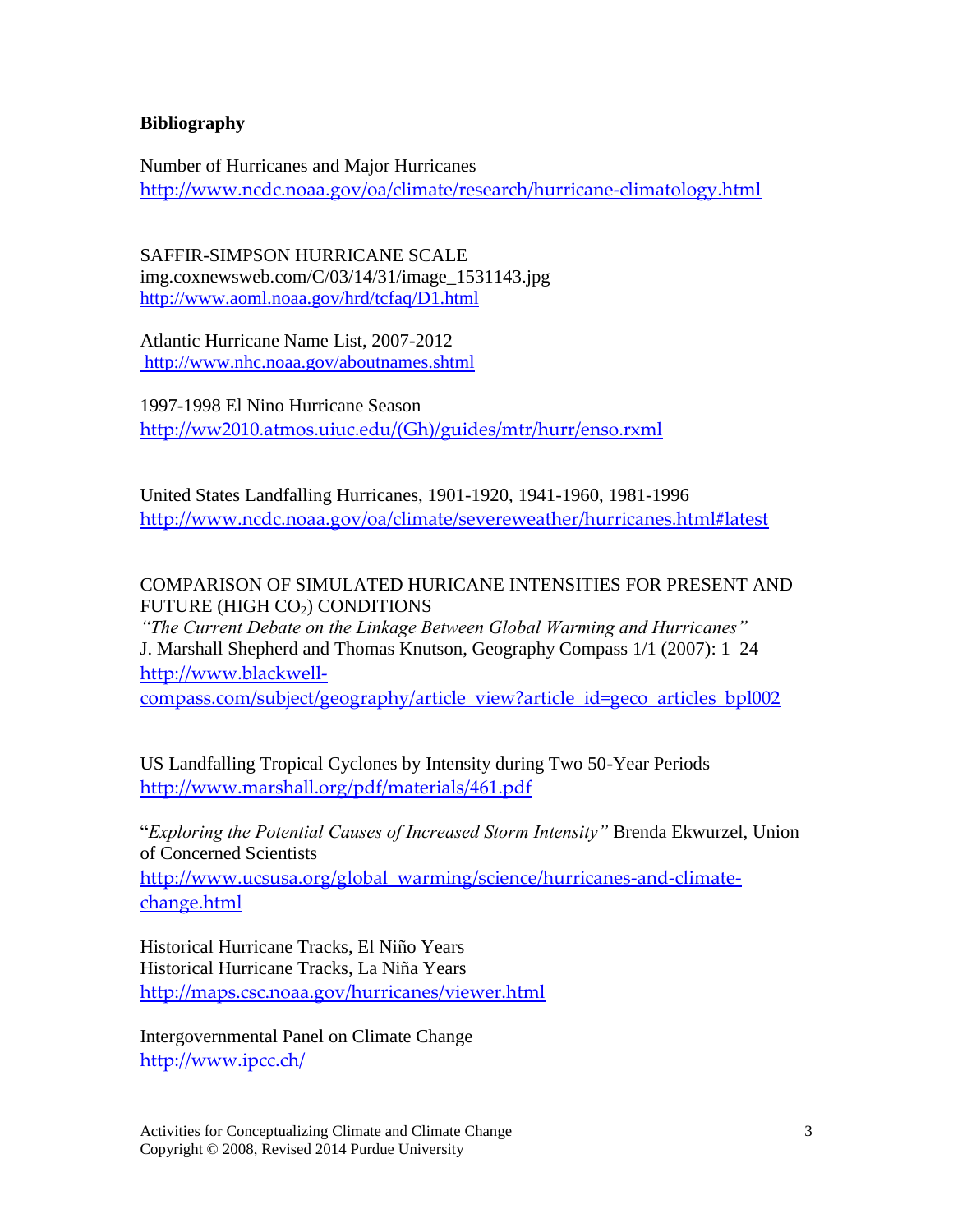# **Appendix:**



## SAFFIR-SIMPSON HURRICANE SCALE Source: NOAA

| Saffir-Simpson<br>Category | <b>Maximum sustained wind speed</b> |       |         |  |
|----------------------------|-------------------------------------|-------|---------|--|
|                            | mph                                 | m/s   | knots   |  |
| 1                          | 74-95                               | 33-42 | 64-82   |  |
| $\overline{2}$             | 96-110                              | 43-49 | 83-95   |  |
| 3                          | 111-130                             | 50-58 | 96-113  |  |
| 4                          | 131-155                             | 59-69 | 114-135 |  |
| 5                          | $156+$                              | $70+$ | $136+$  |  |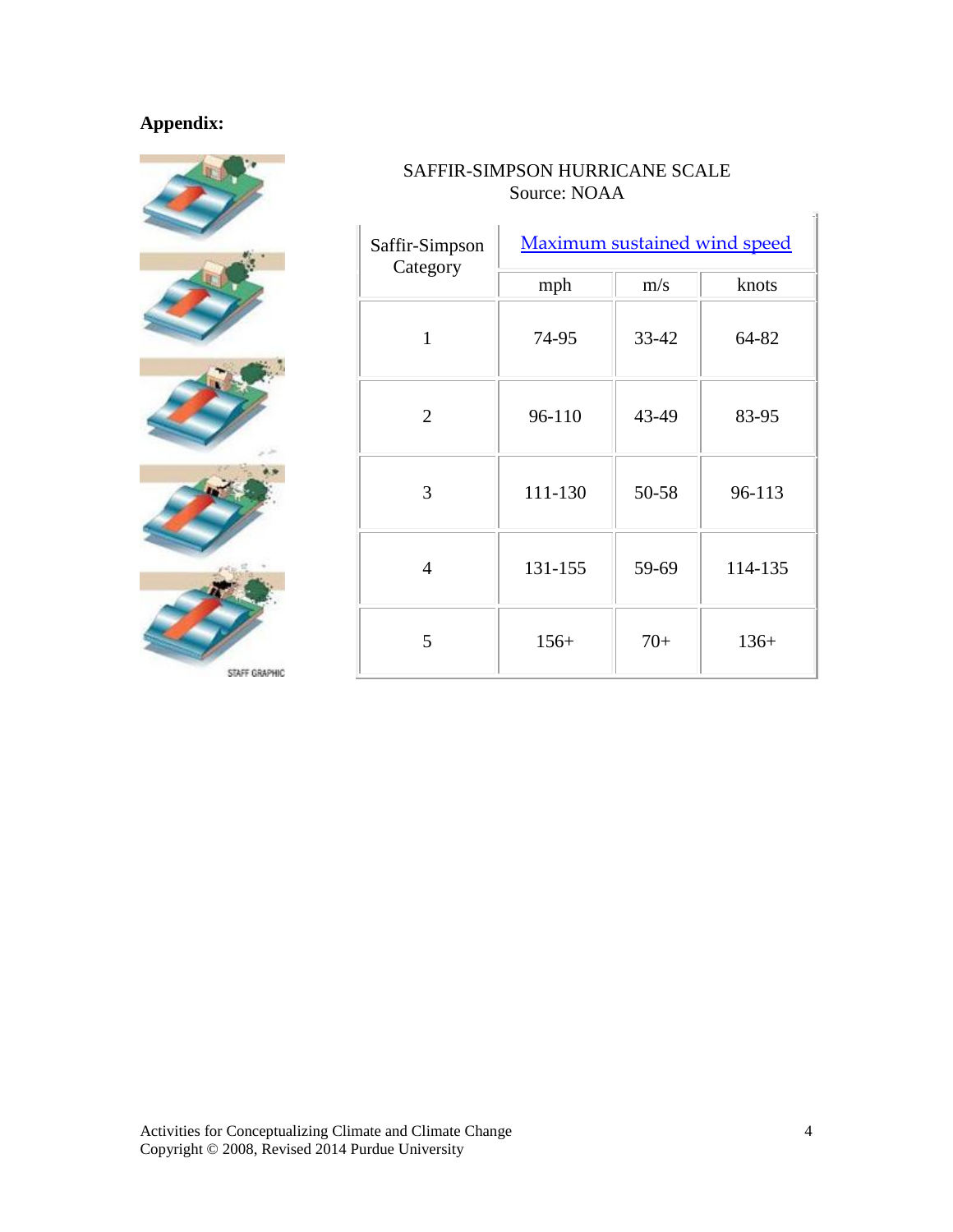

<http://lwf.ncdc.noaa.gov/img/climate/severeweather/hur5004.jpg>

| <b>Atlantic</b>                |                                           | <b>Eastern Pacific</b>         |                                           |  |
|--------------------------------|-------------------------------------------|--------------------------------|-------------------------------------------|--|
| Average<br>Hurricane<br>Season | Average<br>El Niño<br>Hurricane<br>Season | Average<br>Hurricane<br>Season | Average<br>El Niño<br>Hurricane<br>Season |  |
| 9.4                            | 7.1                                       | 16.7                           | 17.6                                      |  |
| 5.8                            | 4.0                                       | 9.8                            | 10.0                                      |  |
| 2.5                            | 1.5                                       | 4.8                            | 5.5                                       |  |
|                                |                                           |                                |                                           |  |

# EL NIÑO HURRICANE SEASON COMPARED TO NORMAL HURRICANE **SEASON**

**[http://ww2010.atmos.uiuc.edu/\(Gh\)/guides/mtr/hurr/enso.rxml](http://ww2010.atmos.uiuc.edu/(Gh)/guides/mtr/hurr/enso.rxml)**

Activities for Conceptualizing Climate and Climate Change Copyright © 2008, Revised 2014 Purdue University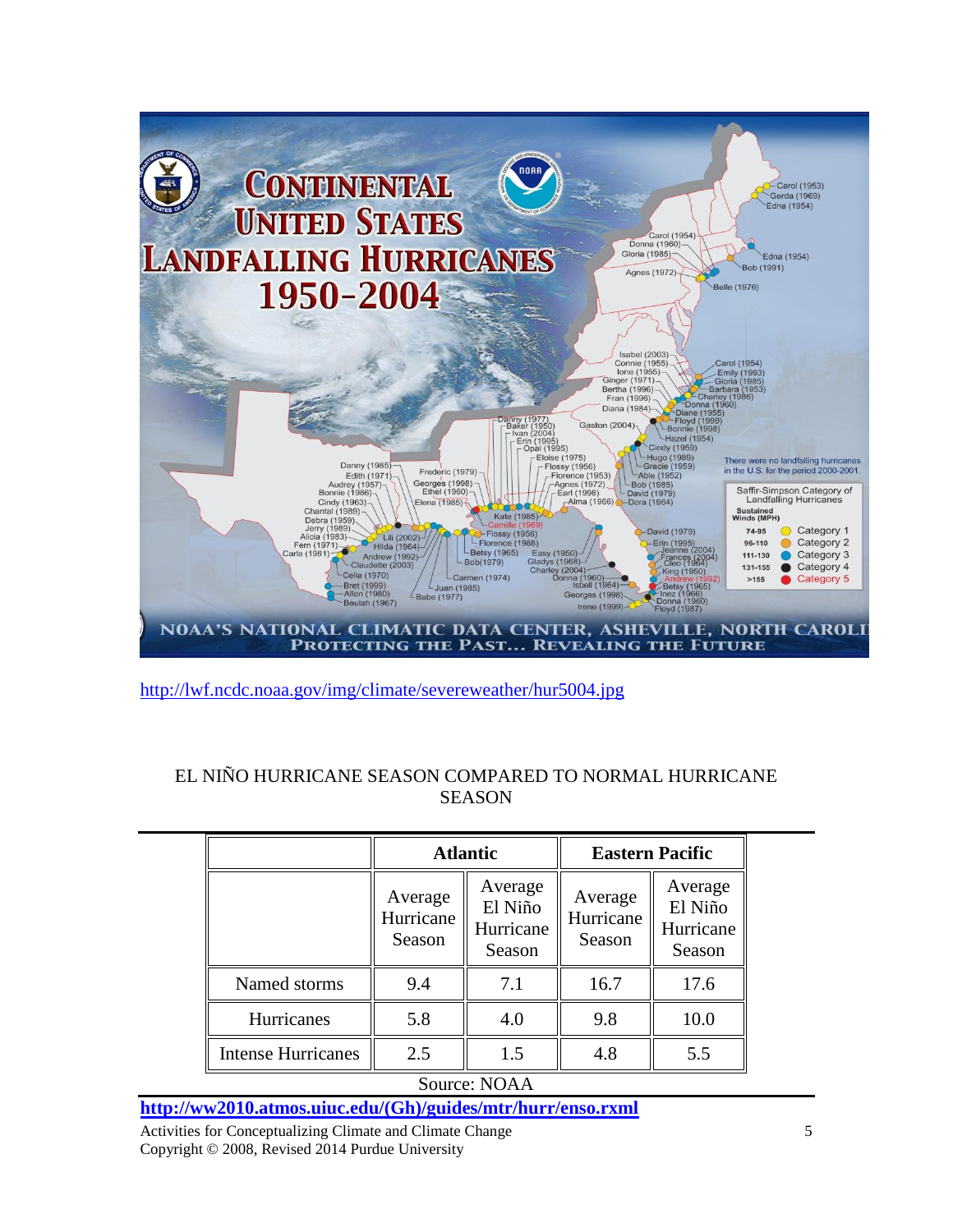

**[http://www.ncdc.noaa.gov/img/climate/research/hurricanes/fig1-atlantic-all-and](http://www.ncdc.noaa.gov/img/climate/research/hurricanes/fig1-atlantic-all-and-major.gif)[major.gif](http://www.ncdc.noaa.gov/img/climate/research/hurricanes/fig1-atlantic-all-and-major.gif)**

| US Landfalling tropical cyclones by<br>intensity during two 50-year periods |                               |                   |                                               |                                                 |  |  |
|-----------------------------------------------------------------------------|-------------------------------|-------------------|-----------------------------------------------|-------------------------------------------------|--|--|
| <b>YEARS</b>                                                                | <b>Named</b><br><b>Storms</b> | <b>Hurricanes</b> | Intense<br><b>Hurricanes</b><br>$(Cat 3-4-5)$ | Global<br><b>Temperature</b><br><b>Increase</b> |  |  |
| 1900-<br>1949 (50<br>years)                                                 | 189                           | 101               | 39                                            | $+0.4$ <sup>o</sup> C                           |  |  |
| 1956-<br>2005 (50<br>years)                                                 | 165                           | 83                | 34                                            |                                                 |  |  |

<http://www.marshall.org/pdf/materials/461.pdf>

Activities for Conceptualizing Climate and Climate Change Copyright © 2008, Revised 2014 Purdue University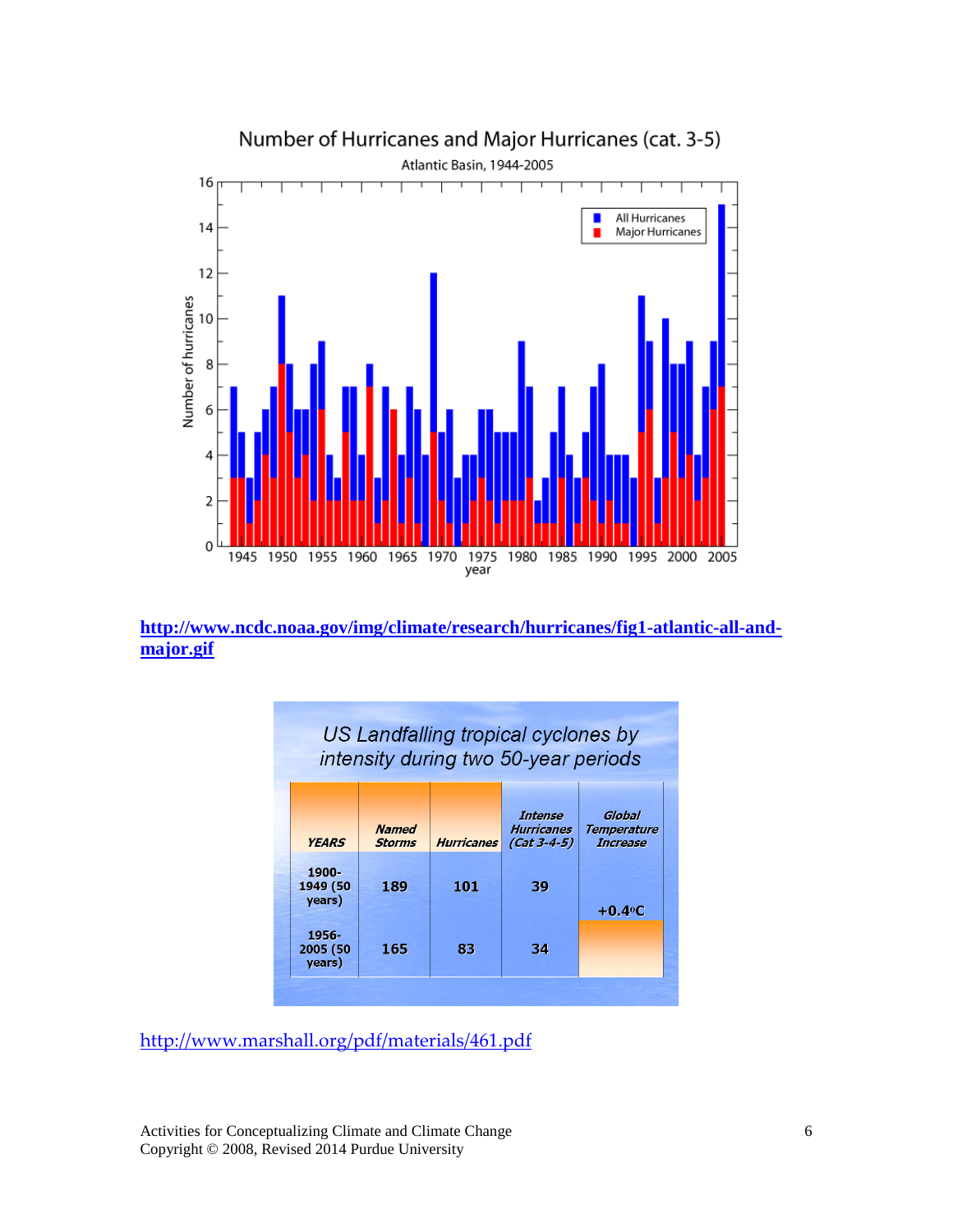

Fig. 2. Comparison of simulated hurricane intensities for present-day (thin line) and future (thick line) climate conditions assuming an 80-year buildup of atmospheric carbon dioxide at 1 percent per year compounded. The results are aggregated from sets of experiments using nine different global climate model projections and four different versions of a high-resolution hurricane prediction model (following Knutson and Tuleya 2004).

[http://www.blackwell-](http://www.blackwell-compass.com/subject/geography/article_view?article_id=geco_articles_bpl002)

[compass.com/subject/geography/article\\_view?article\\_id=geco\\_articles\\_bpl002](http://www.blackwell-compass.com/subject/geography/article_view?article_id=geco_articles_bpl002)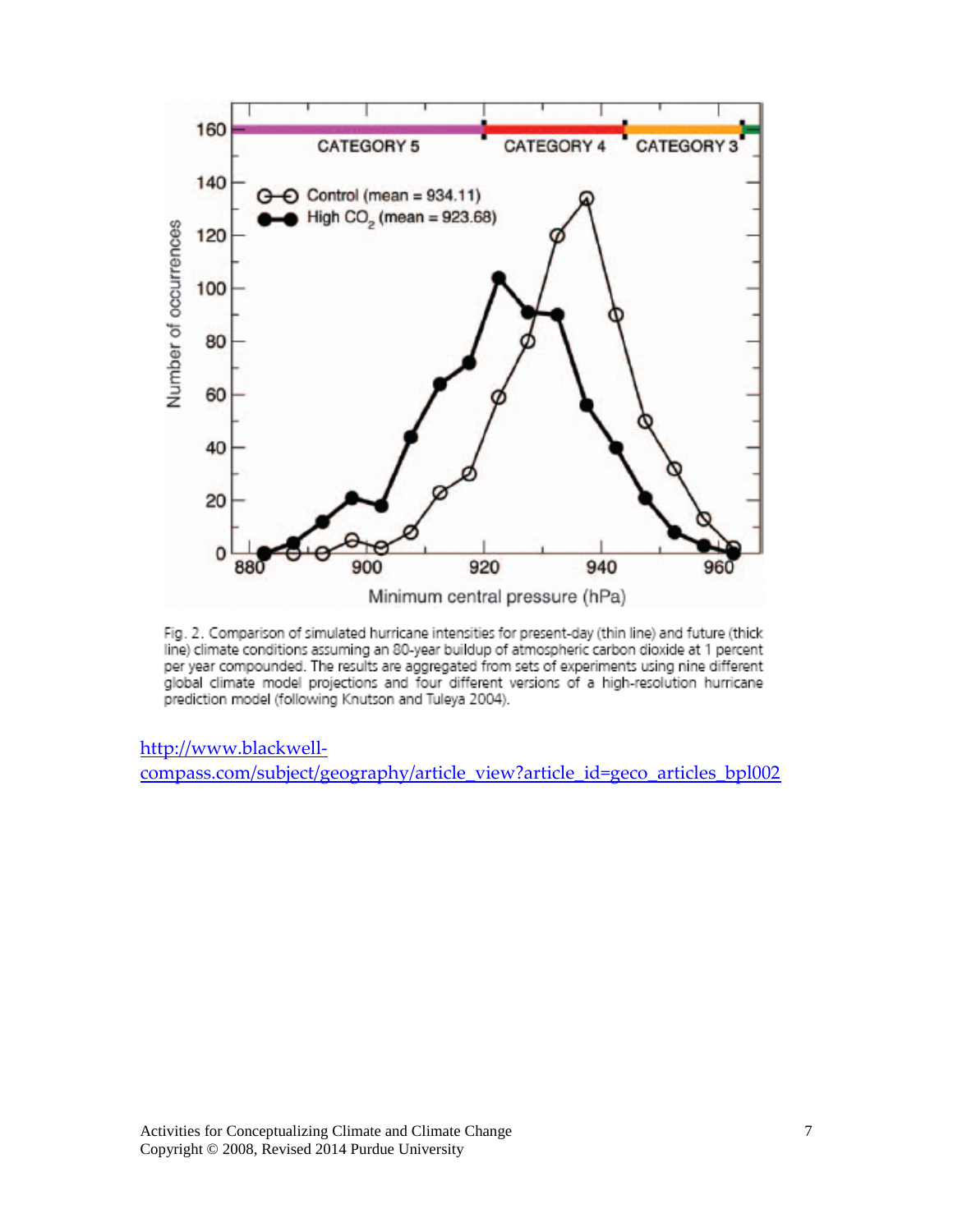

Activities for Conceptualizing Climate and Climate Change Copyright © 2008, Revised 2014 Purdue University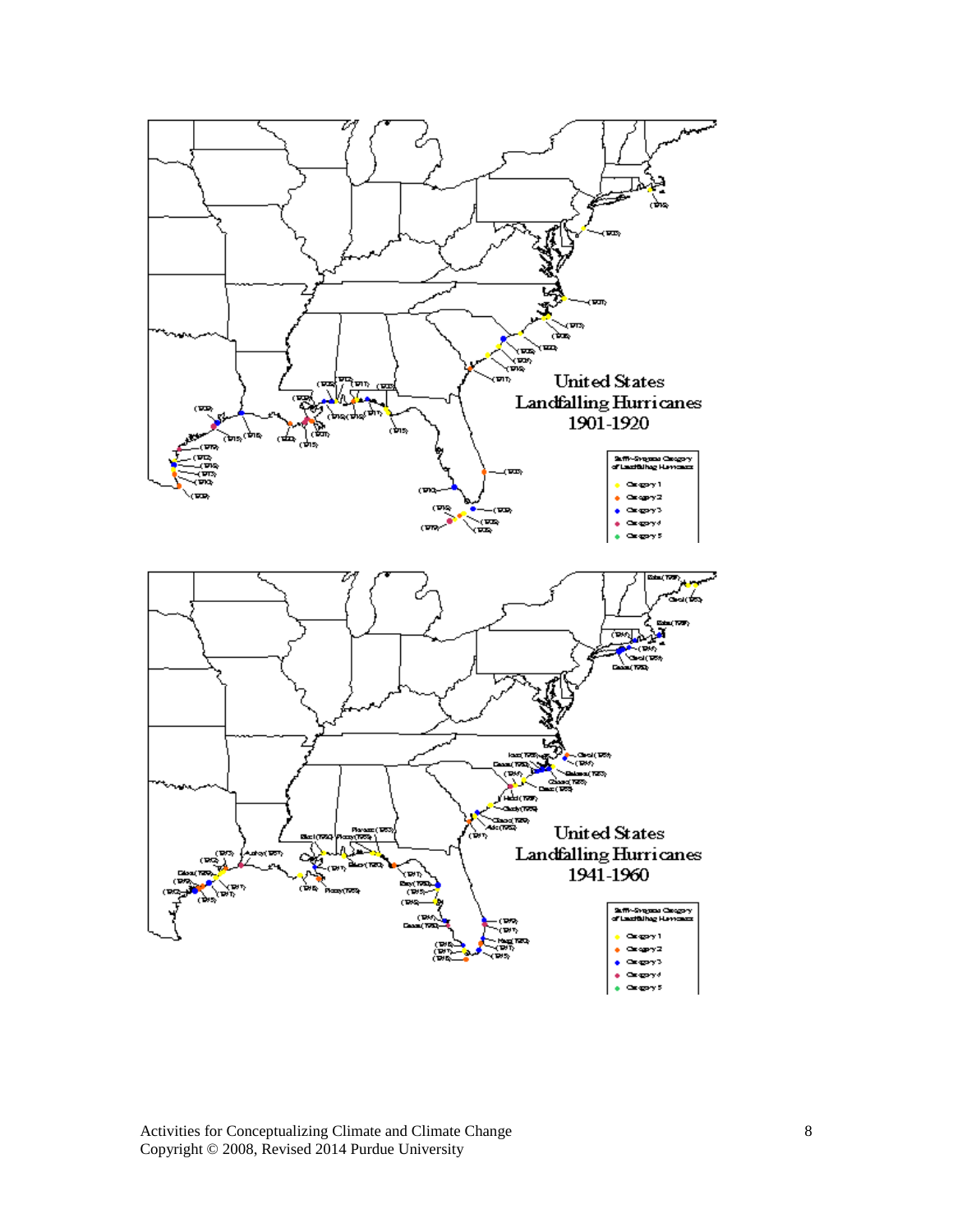

<http://www.ncdc.noaa.gov/oa/climate/severeweather/hurricanes.html#latest>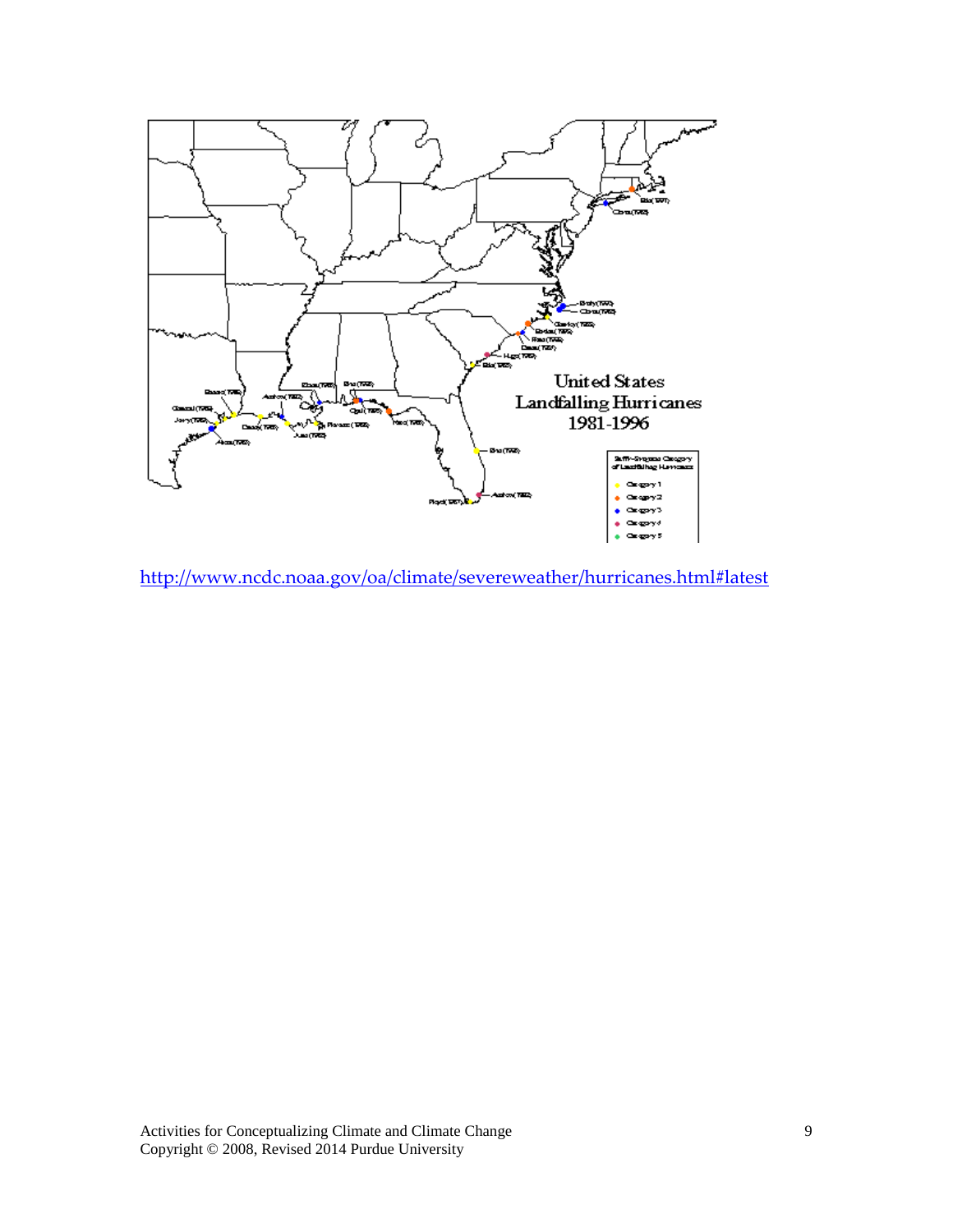# **Atlantic Hurricane Name List, 2007-2012**

| 2007         | 2008      | 2009            | 2010         | 2011        | 2012     |
|--------------|-----------|-----------------|--------------|-------------|----------|
| Andrea       | Arthur    | Ana             | Alex         | Arlene      | Alberto  |
| <b>Barry</b> | Bertha    | Bill            | Bonnie       | <b>Bret</b> | Beryl    |
| Chantal      | Cristobal | Claudette       | Colin        | Cindy       | Chris    |
| Dean         | Dolly     | Danny           | Danielle     | Don         | Debby    |
| Erin         | Edouard   | Erika           | Earl         | Emily       | Ernesto  |
| Felix        | Fay       | Fred            | Fiona        | Franklin    | Florence |
| Gabrielle    | Gustav    | Grace           | Gaston       | Gert        | Gordon   |
| Humberto     | Hanna     | Henri           | Hermine      | Harvey      | Helene   |
| Ingrid       | Ike       | Ida             | Igor         | Irene       | Isaac    |
| Jerry        | Josephine | Joaquin         | Julia        | Jose        | Joyce    |
| Karen        | Kyle      | Kate            | Karl         | Katia       | Kirk     |
| Lorenzo      | Laura     | Larry           | Lisa         | Lee         | Leslie   |
| Melissa      | Marco     | Mindy           | Matthew      | Maria       | Michael  |
| <b>Noel</b>  | Nana      | <b>Nicholas</b> | Nicole       | Nate        | Nadine   |
| Olga         | Omar      | Odette          | Otto         | Ophelia     | Oscar    |
| Pablo        | Paloma    | Peter           | Paula        | Philippe    | Patty    |
| Rebekah      | Rene      | Rose            | Richard      | Rina        | Rafael   |
| Sebastien    | Sally     | Sam             | <b>Shary</b> | Sean        | Sandy    |
| Tanya        | Teddy     | Teresa          | Tomas        | Tammy       | Tony     |
| Van          | Vicky     | Victor          | Virginie     | Vince       | Valerie  |
| Wendy        | Wilfred   | Wanda           | Walter       | Whitney     | William  |
|              |           |                 |              |             |          |

http://www.nhc.noaa.gov/aboutnames.shtml